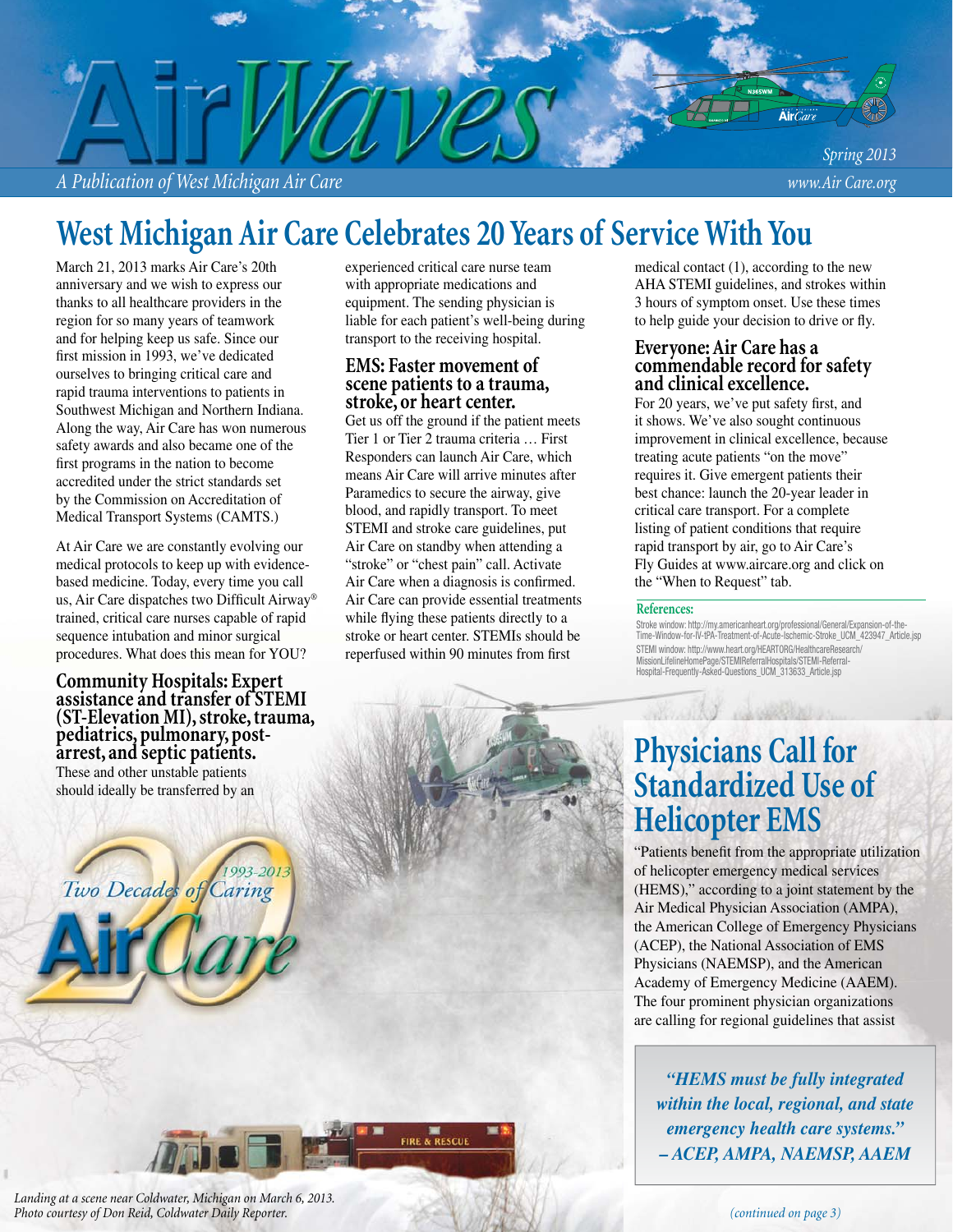# **Shock, Shock, Shock; Everybody Shock!**

It has been twenty years since West Michigan Air Care was formed as a first merger of two existing air medical programs in Kalamazoo. Medicine has changed over the years; sit back while we take a stroll down memory lane.

"Shock, shock, shock, everybody shock, little shock, big shock, everybody shock!" was used by many to study for ACLS. Do you remember what it stood for? Ask someone who has been around twenty years! Initially, only those who were leading resuscitation were enrolled in the ACLS courses. Today ACLS has been simplified and all healthcare providers are required to work together, making ACLS a team concept.

Speaking of shocks, we have seen drugs that are used frequently be suddenly "black boxed" and taken off the shelves. It required some quick protocol revisions to decide what to use for nausea in flight, when Droperidol was taken away. That did give us some preparation for what has commonly become "shortages" in the pharmaceutical market. We no longer utilize just one drug, "boxing" us into a corner.

Years ago the use of succinylcholine and other neuromuscular blockers for airway control were restricted to the operating room. We now see flight and hospital critical care teams utilizing these medications with excellent success. In addition, airway control has advanced beyond direct laryngoscopy to include video laryngoscopy and optic devices that make us look like Inspector Gadget at the bedside!

Ventilator management is another advancement in critical care. No longer is it just "air goes in and out" but many aspects of the patient's illness and past medical history are taken into account. Reassessing this therapy is a must in order to best serve the patient and avoid any additional pulmonary insult. Since our beginning in 1993 we have utilized the UniVent, Draeger Oxylog, LTV 1000 & 1200. Our newest ventilator, the ReVel, will provide even more advanced therapies than ever before.

While packed red blood cells have always been a key component for hypovolemic patients, we are now seeing better outcomes adding fresh frozen plasma that we can obtain from a hospital blood bank. This valuable lesson was gained from trauma experience in our military.

In the past you weren't dead until you were "warm and dead," referring to the hypothermic patient being warmed back to near normal temperatures before "calling the code." Now we know that rapid cooling does have

**N365W** 

rCard

a role to play in better neurological outcomes and we practice the cooling of patients post-resuscitation. Now do we call it "cool and alive?"

One thing that has not changed is the art of human touch. We all have the patient we will never forget and the "thank you" that has warmed our heart. A card written in a child's hand that says "Thank you for saving my dad" or the Christmas cards that bless us for one more holiday spent with family because of our care. This has never changed. We strive to be the best part of your worst day, for another twenty years.

*By Jan Eichel Director of Clinical Operations West Michigan Air Care*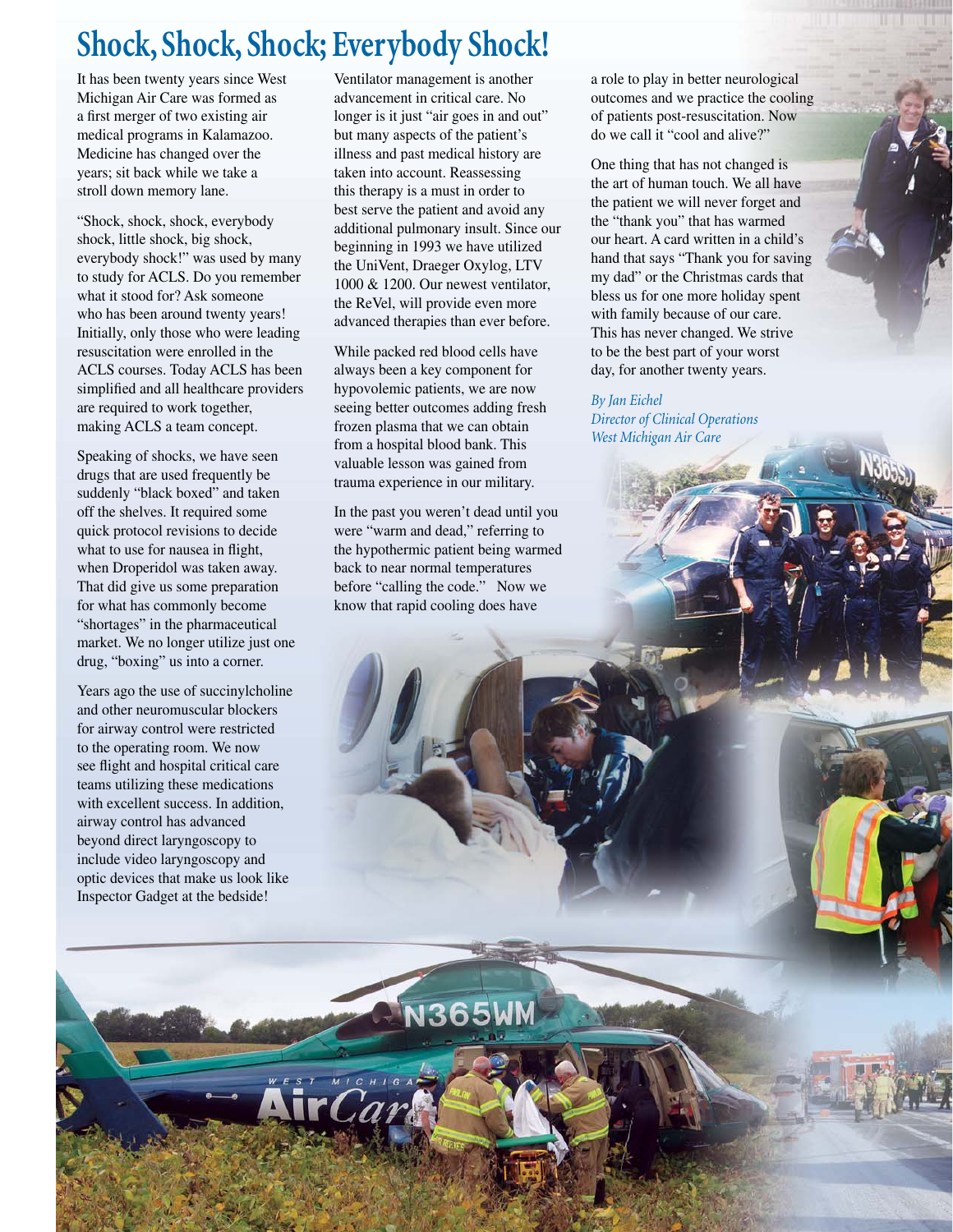

## **Physicians Call for Standardized Use of Helicopter EMS**

**(continued from page 1)**

EMS and community hospital physicians in determining when to call for HEMS transport.

Interesting timing! Air Care released The Fly Guides for exactly this purpose in the summer of 2011. The Fly Guides are a set of four separate guidelines created for each level of provider

*"Patients benefi t from appropriate utilization of helicopter emergency medical services" – ACEP, AMPA, NAEMSP, AAEM*

that calls Air Care: 911 Dispatchers, Medical First Responders, Paramedics, and physicians at community hospitals. Our Fly Guides have been adapted specifically to Southwest Michigan's trauma system and help providers activate Air Care earlier and with more confidence.

You can find Air Care's Fly Guides at www.aircare.org at the "When to Request" tab. The original statement by AMPA et al can be found at https://ampa.org/node/64

**References:**

Original statement Appropriate and Safe Utilization of Helicopter Emergency Medical Services at https://ampa.org/node/64

## **Landing Zone Classes Now Being Scheduled**

LZ classes should be provided roughly every two years at fire departments. Classes are now being scheduled on a multi-department, regional basis. If you would like to host an LZ class, contact us to schedule at date. Go to www.aircare.org and click on "Event Request." and